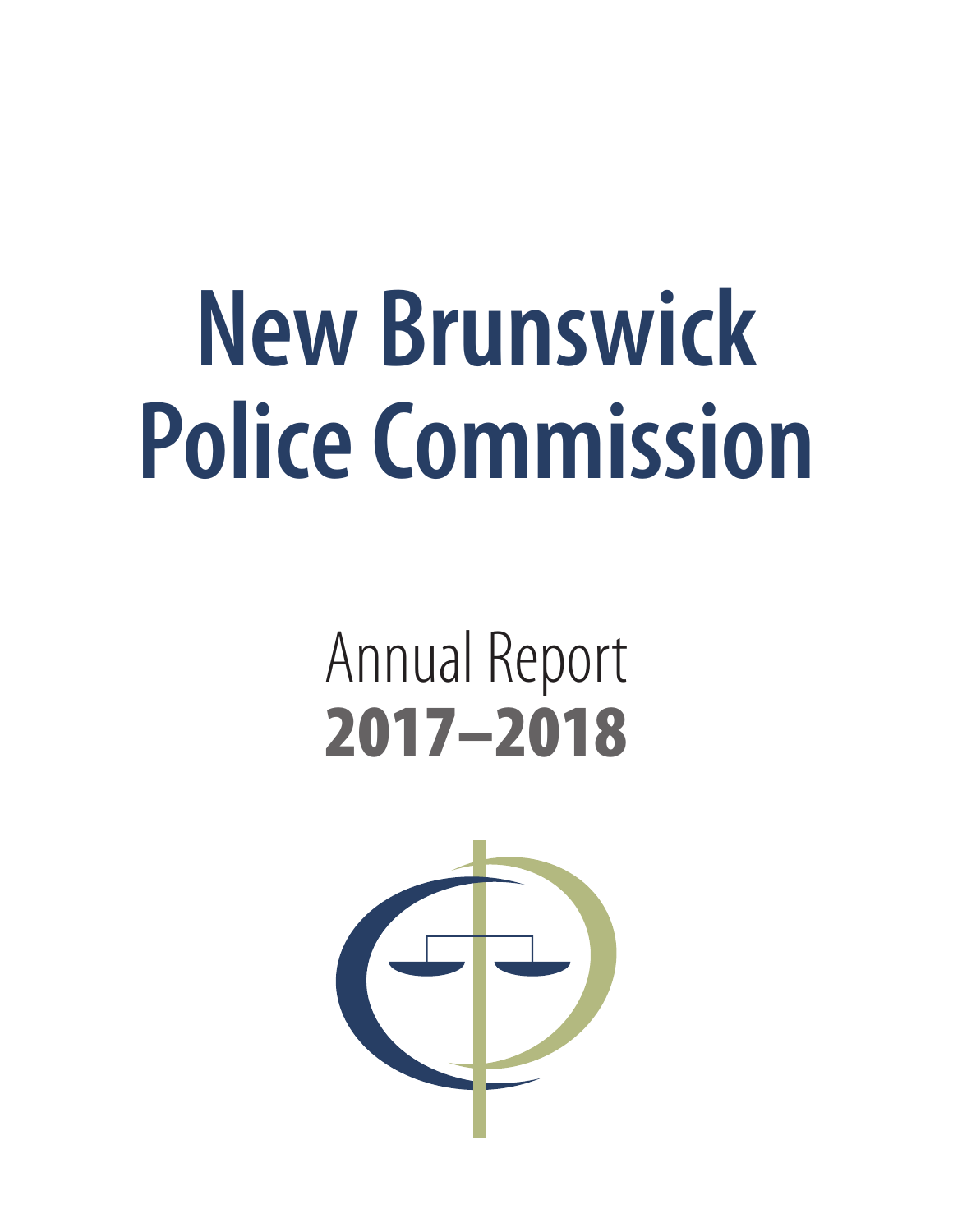### **New Brunswick Police Commission Annual Report 2017-2018**

Province of New Brunswick PO 6000, Fredericton NB E3B 5H1 CANADA

### [www.gnb.ca](http://www.gnb.ca)

ISBN 978-1-4605-1966-0 (Bilingual print edition) ISBN 978-1-4605-1967-7 (PDF: English edition)

ISSN 0822-1774 (Bilingual print edition) ISSN 0822-1774 (PDF: English edition)

12100 | 2019.01 | Printed in New Brunswick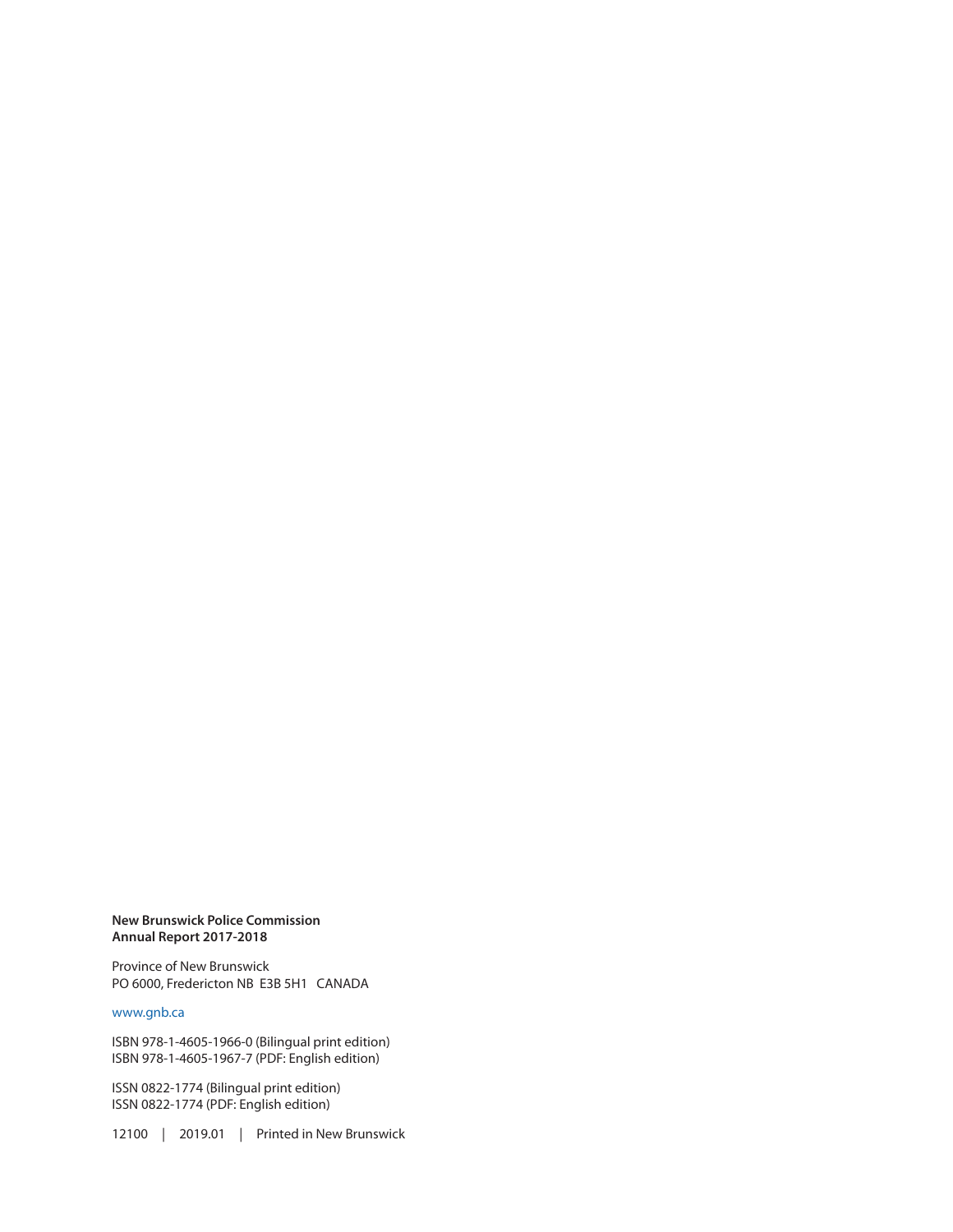## Transmittal letters

### **From the Minister to the Lieutenant-Governor**

**The Honourable Jocelyne Roy Vienneau Lieutenant-Governor of New Brunswick**

May it please your Honour:

It is my privilege to submit the annual report of the New Brunswick Police Commission, Province of New Brunswick, for the fiscal year April 1, 2017, to March 31, 2018.

Respectfully submitted,

loal yuguhart

Honourable Carl Urquhart Minister

**From the Chair to the Minister Honourable Carl Urquhart Minister of Public Safety and Solicitor General**

Sir:

I am pleased to be able to present the annual report describing operations of the New Brunswick Police Commission for the fiscal year April 1, 2017, to March 31, 2018.

Respectfully submitted,

In Cosmur

Ron Cormier Chair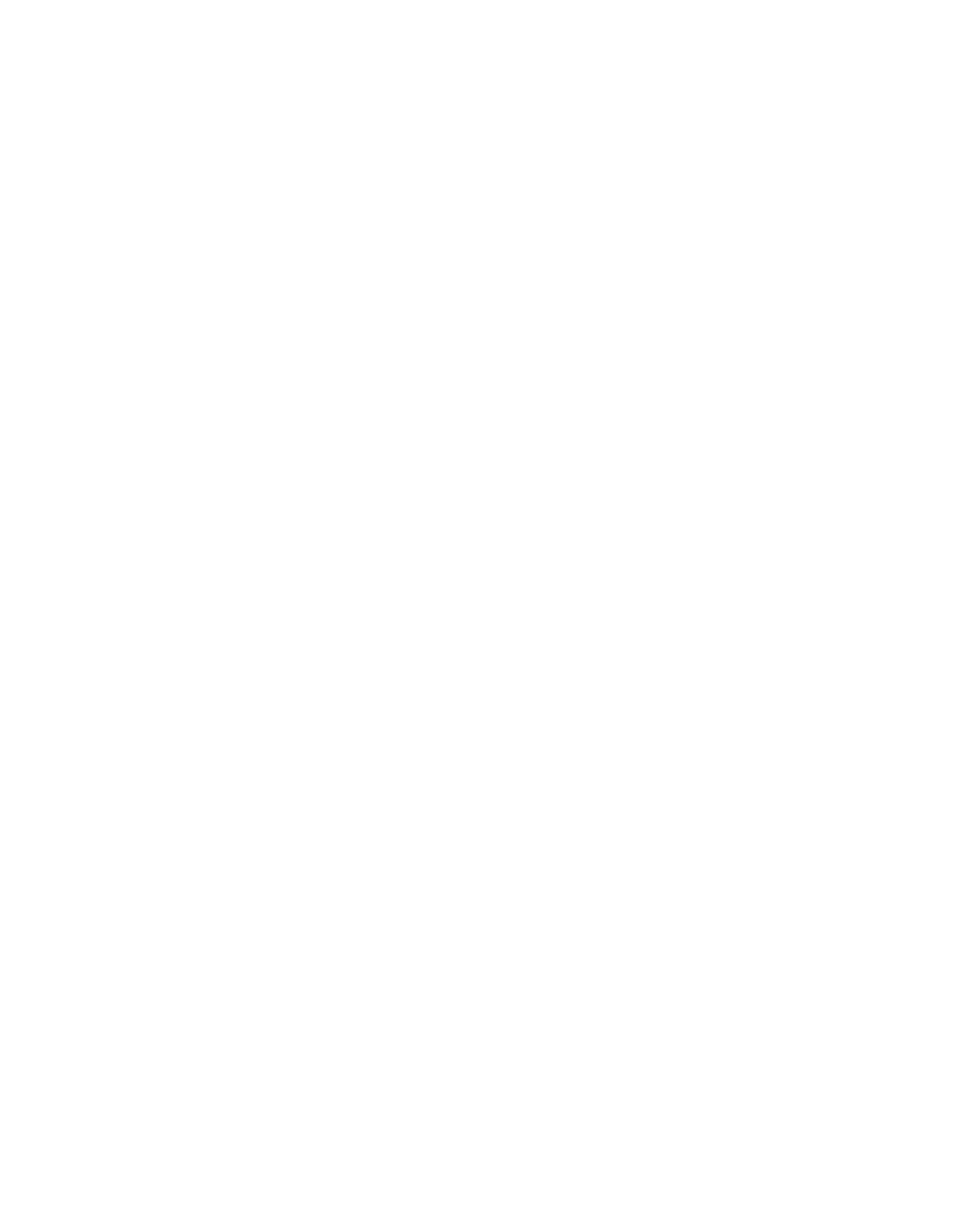## Table of contents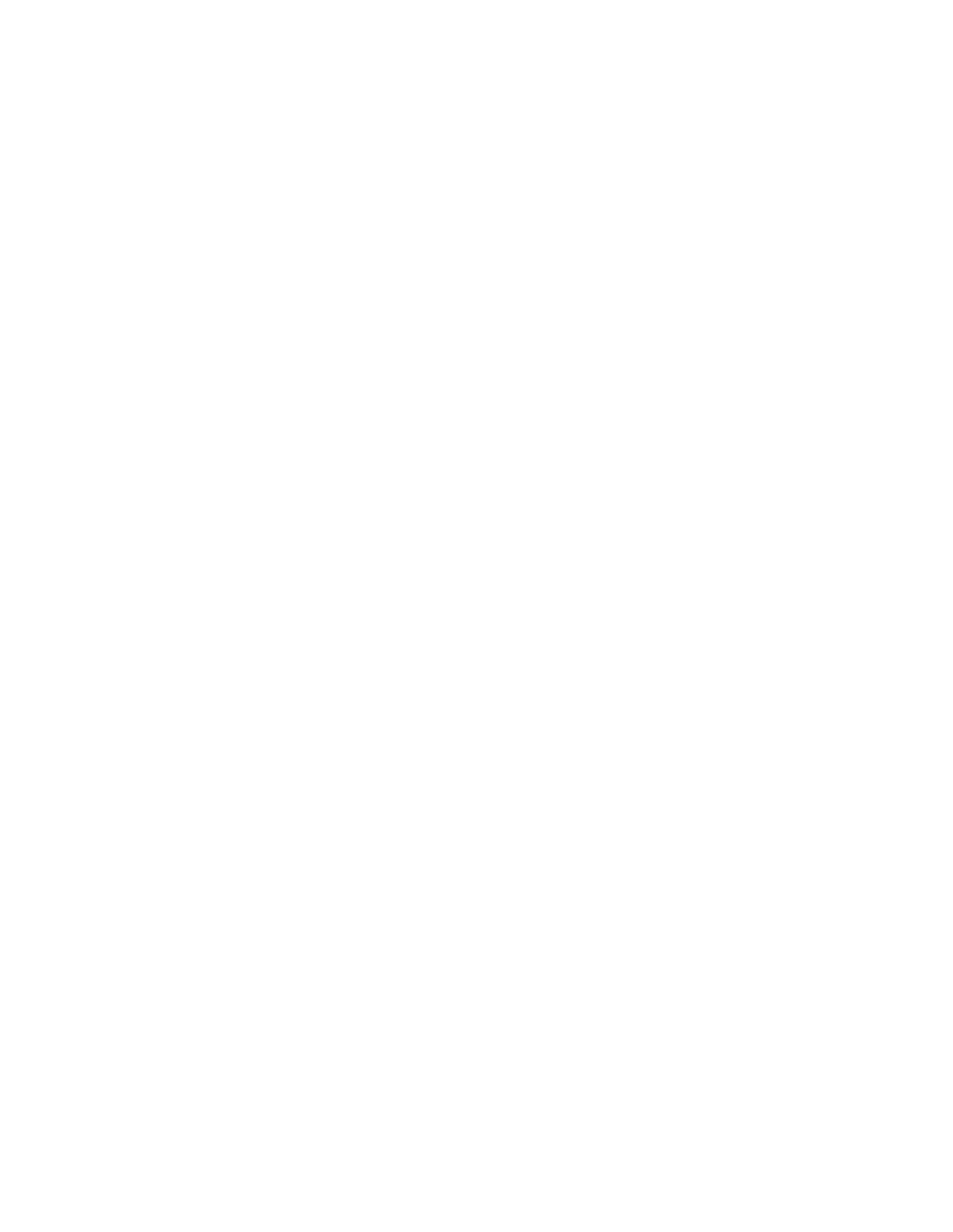## <span id="page-6-0"></span>Chair's message

I am pleased to once again provide this annual report to the people of New Brunswick on the activities of the New Brunswick Police Commission for 2017-2018.

The commission not only provides independent civilian oversight of New Brunswick's municipal and regional police forces with respect to the conduct of their police officers but ensures that the Province of New Brunswick and the nine municipalities are discharging their responsibilities for the maintenance of adequate levels of policing. This oversight may result in reviews of certain police policies and services to provide an assurance of fairness and transparency in policing, therefore, reinforcing the public's confidence and ultimately their trust in police officers.

These streams of review by the New Brunswick Police Commission resulted in 76 cases of which 30 per cent involved an examination of the services and/or policies of a police force. This pace has been consistent with preceding years; however, we are forecasting the return of some major cases as the criminal proceedings of certain matters are nearing completion thus triggering the re-activation of the *Police Act* investigations.

The commission's major challenge remains the inherent inability to forecast conduct matters and the consequences to public opinion. This results in reactive responses to issues that, had a proactive intervention been considered, would mitigate any negative perception of law enforcement. However, historical operations have often confirmed that a New Brunswick Police Commission comprised of strong individual members provides the strategic vision needed to overcome any challenges presented.

Commission meetings were held monthly, relying on a combination of in-person meetings and monthly conference calls to reduce travel costs. In October, the commission held a meeting in Woodstock which included a facilitated planning session followed by a presentation to the mayor and council to ensure they were fully briefed on the *Police Ac*t and the role of the commission.

The commission continues to maintain its membership in the Canadian Association of Civilian Oversight of Law Enforcement. Our acting vice-chair, Lynn Chaplin attended this year's conference held in St. John's, Newfoundland.

Our mission is "to safeguard the public interest in New Brunswick policing". It is a task we strive to achieve every day and we at the New Brunswick Police Commission believe that the public's confidence in New Brunswick police forces remains strong and continues to grow.

The success of this organization continues to be uniquely attributable to the dedication and skills of our very limited number of staff. I congratulate and thank them for a job well done.

Cormier

Ron Cormier Chair, New Brunswick Police Commission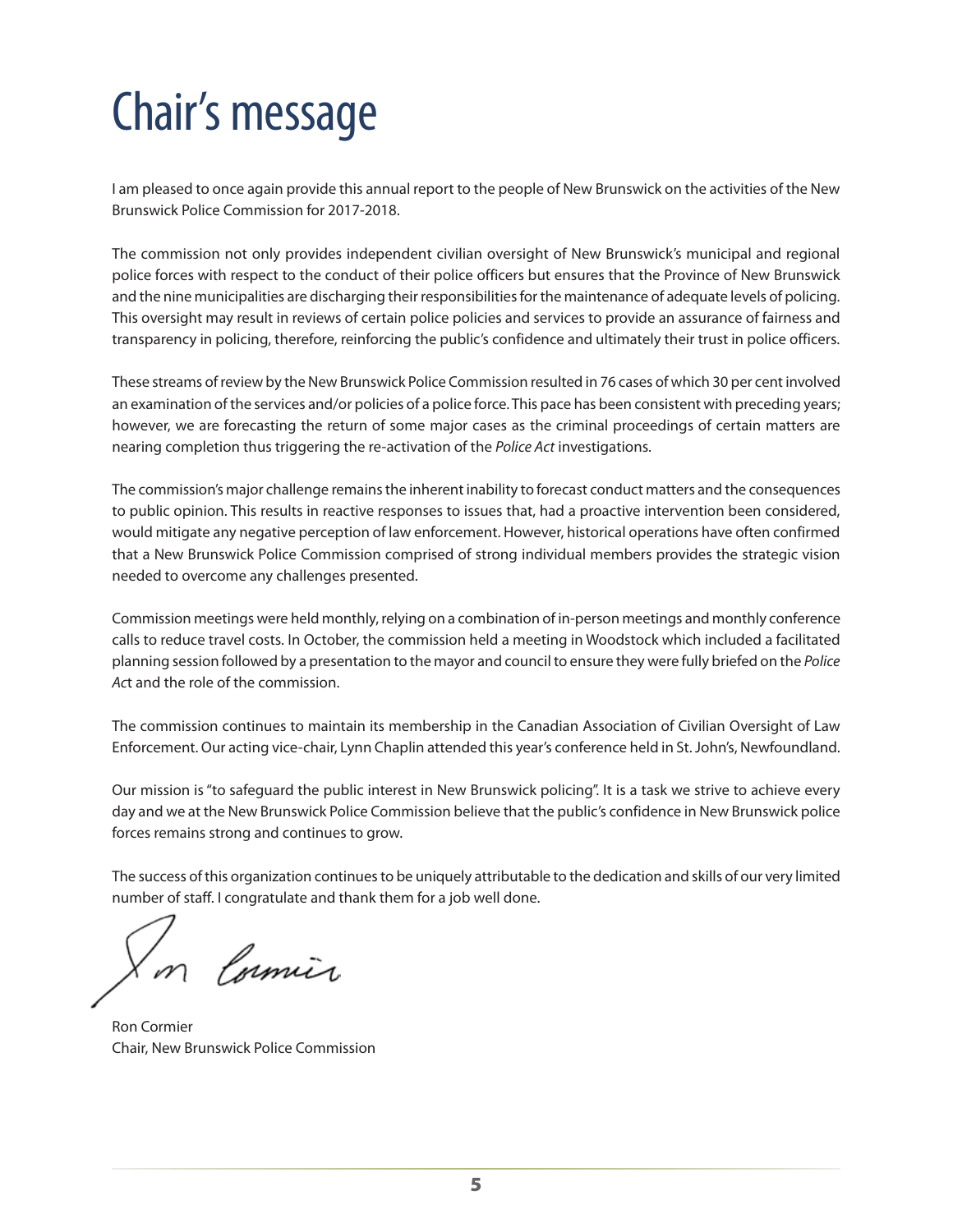## <span id="page-7-0"></span>Strategic priorities

## Strategy management

The Government of New Brunswick (GNB) uses a Formal Management system built on leading business practices to develop, communicate and review strategy. This process provides the Public Service with a proven methodology to execute strategy, increase accountability and continuously drive improvement.

The development of the strategy, using the Formal Management system, starts with a strategic vision to move New Brunswick forward. This vision is anchored in five priority areas:

- **Jobs** Creating the best environment for jobs to be generated by New Brunswickers, by businesses, by their ideas, by their entrepreneurial spirit, and by their hard work. Growth efforts will be guided by the *New Brunswick Economic Growth Plan*, which focuses on strengthening the workforce; expanding innovation capacity; increasing the agility of government; fostering public and private investment in strategic infrastructure; and growing capital investment from the private sector.
- **Education** Improving education as guided by two 10-year plans, *Everyone at Their Best* for the anglophone sector and *Donnons à nos enfants une longueur d'avance* for the francophone sector, that identify objectives for the early learning and education system and establish clear expectations for standards and performance. The areas of focus are: ensuring children and other learners develop the competencies they need to be successful in school and life; improving both literacy and numeracy skills for all learners; and working to make post-secondary education more accessible and affordable.
- **Families** Creating a healthier and stronger New Brunswick by focusing on seven key areas: improving access to primary and acute care; promoting wellness; supporting those with mental health challenges; fostering healthy aging and support for seniors; advancing women's equality; reducing poverty; and providing support for persons living with a disability.
- **Federal and Aboriginal Relations** Building stronger relationships with First Nations; strengthening action on climate change; and working with the federal government to maximize federal funding, including optimizing infrastructure funding and growing the workforce through immigration.
- **Smart Province** Providing taxpayers with better value for their money by transforming the culture of government by eliminating duplication; adopting new innovations in technology to improve services and savings; and ensuring GNB has a ready workforce that has the skills, training, support, leadership and working environments it needs to thrive.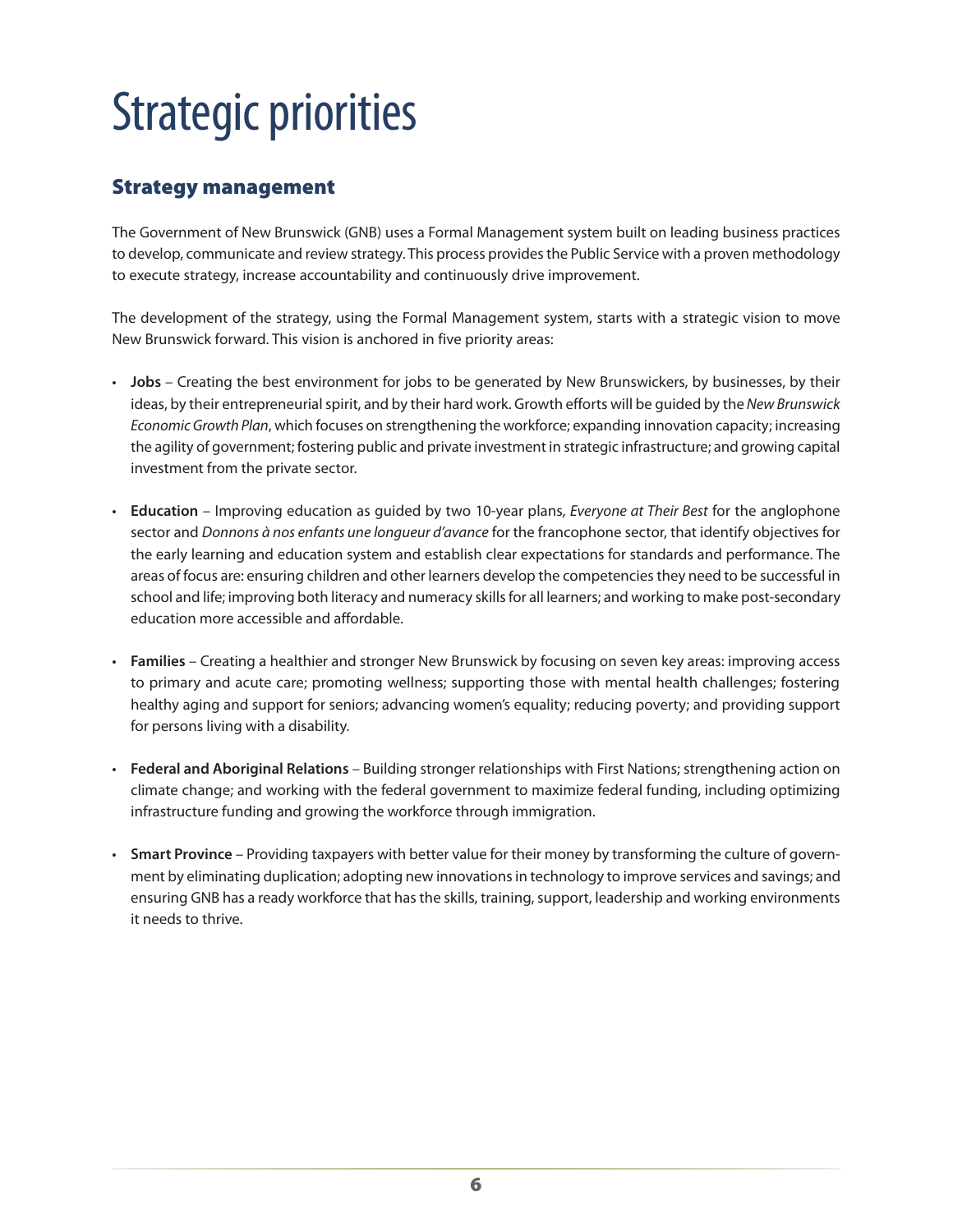## <span id="page-8-0"></span>**Highlights**

### **During the 2017-2018 fiscal year, the New Brunswick Police Commission focused on these strategic priorities through:**

- Initiatives to reinforce the operational infrastructure and to improve our transparency: One initiative saw the development and formalization of a series of process maps for each of the three complaint types administered by the commission; another saw the feedback from a client survey implemented in the form of a "dashboard" showing the status of all active *Police Act* files. The deliverables of both initiatives are publicly available on our website.
- New member training: A formal 'Familiarization Training' program for new commission members was implemented which was fortuitous given the appointment of two new members.
- "Unfounded": The commission continues to work in collaboration with the Department of Justice and Public Safety, chiefs of police and community groups to investigate and respond to this important public policy issue.
- Adequacy definition project: With the assistance of one of our members, staff were able to rejuvenate our adequacy definition project which was assumed by Justice and Public Safety. This project, originally undertaken in the 2015/2016 fiscal year, seeks to identify an equation that would be used by the stakeholders to properly define, with both empirical and anecdotal evidence, what is "adequate" policing. This project will serve not only New Brunswick's law enforcement community, but may benefit all first responders across Canada.
- Cost mitigation: The commission assumed the processing of a significant *Police Act* investigation this year at the request of a chief of police; the carriage of this file was assumed with the agreement that all costs would be paid by the police force. The processing of a second significant file was also assumed with a 50/50 cost sharing agreement. Staff strive to find innovative ways to mitigate cost pressures on our limited budget.
- Operational files: Staff addressed some very unique files this year with significant impact on police operations and adequacy including a review of the working environment of one force.
- Knowledge transfer/sharing: The commission staff undertook to assist the chiefs of police and civic authorities in delivering their obligations under other acts.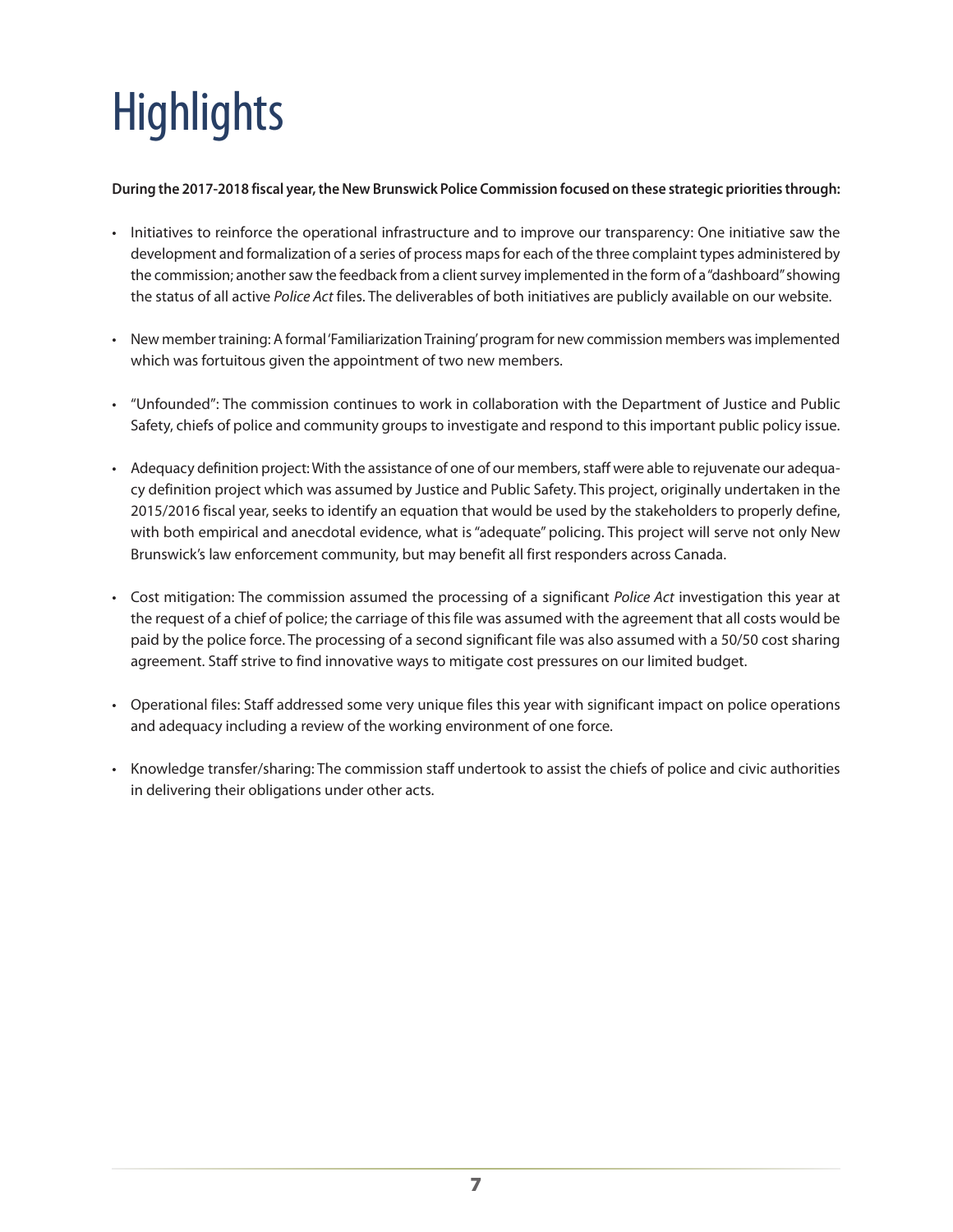## <span id="page-9-0"></span>Performance measures

### **Safeguarding the public interest Measures Measures**

Promote increased understanding of the commission's mandate and role with civic authorities, police officers and civilian employees, and First Nations. Number of outreach presentations.

## Safeguarding the public interest

### **Objective of the measure**

Promote increased understanding of the commission's mandate and role.

### **Measure**

Number of outreach presentations.

### **Description of measure**

An outreach presentation is delivered to stakeholders, partners, civic authorities and/or law enforcement personnel describing the New Brunswick *Police Act*  and the mandate and authorities of the commission pursuant to the Act.

### **Overall performance**

The commission delivered a presentation to the mayor and council of Woodstock and the Woodstock Police Force members and employees.

## **Why do we measure this?**

While the commission's responsibilities and involvement in the disciplinary overview of New Brunswick police forces is becoming better known, the authorities granted to the commission under the *Police Act* are not as well-known or understood. The commission's mandate to examine any issue related to policing in all New Brunswick police jurisdictions (including the RCMP) is not understood by the police forces and much less by the civic authorities. A better understanding of the commission's role by stakeholders, partners, civic authorities and law enforcement can foster greater accountability to the public's interest. An increased number of these presentations results in an increase in the information available and a greater familiarity with the commission.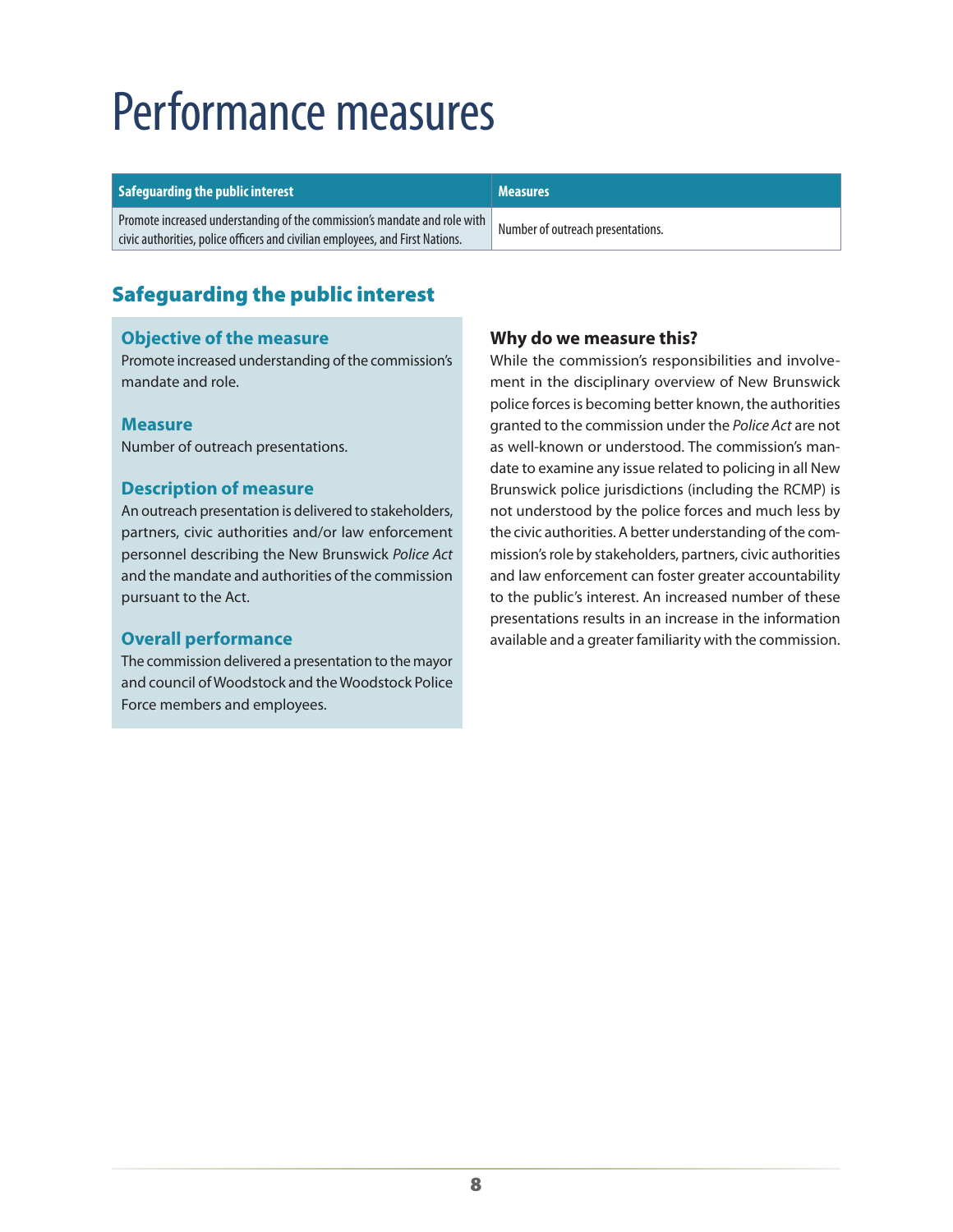## <span id="page-10-0"></span>Overview of departmental operations

The New Brunswick Police Commission has the mission "To safeguard the public interest in New Brunswick Policing".

The roles of the commission are:

- 1. the investigation and determination of complaints by any person relating to the conduct of a member of a municipal or regional police force;
- 2. the characterization and review of conduct, service or policy complaints relating to municipal or regional police forces;
- 3. the investigation and determination of any matter relating to any aspect of policing in any area of the province, either on its own motion, at the request of a board or council, or at the direction of the Minister of Justice and Public Safety;
- 4. the determination of the adequacy of municipal, regional and RCMP forces within the province, and whether each municipality and the province are discharging its responsibility for the maintenance of an adequate level of policing; and
- 5. the ensuring of consistency in disciplinary dispositions through maintenance of a repository of disciplinary and corrective measures taken in response to *Police Act* breaches.

The commission is composed of three permanent full-time employees and commission members who are volunteers receiving nominal remuneration for days they participate in commission meetings or reviews.

### **High-level organizational chart**

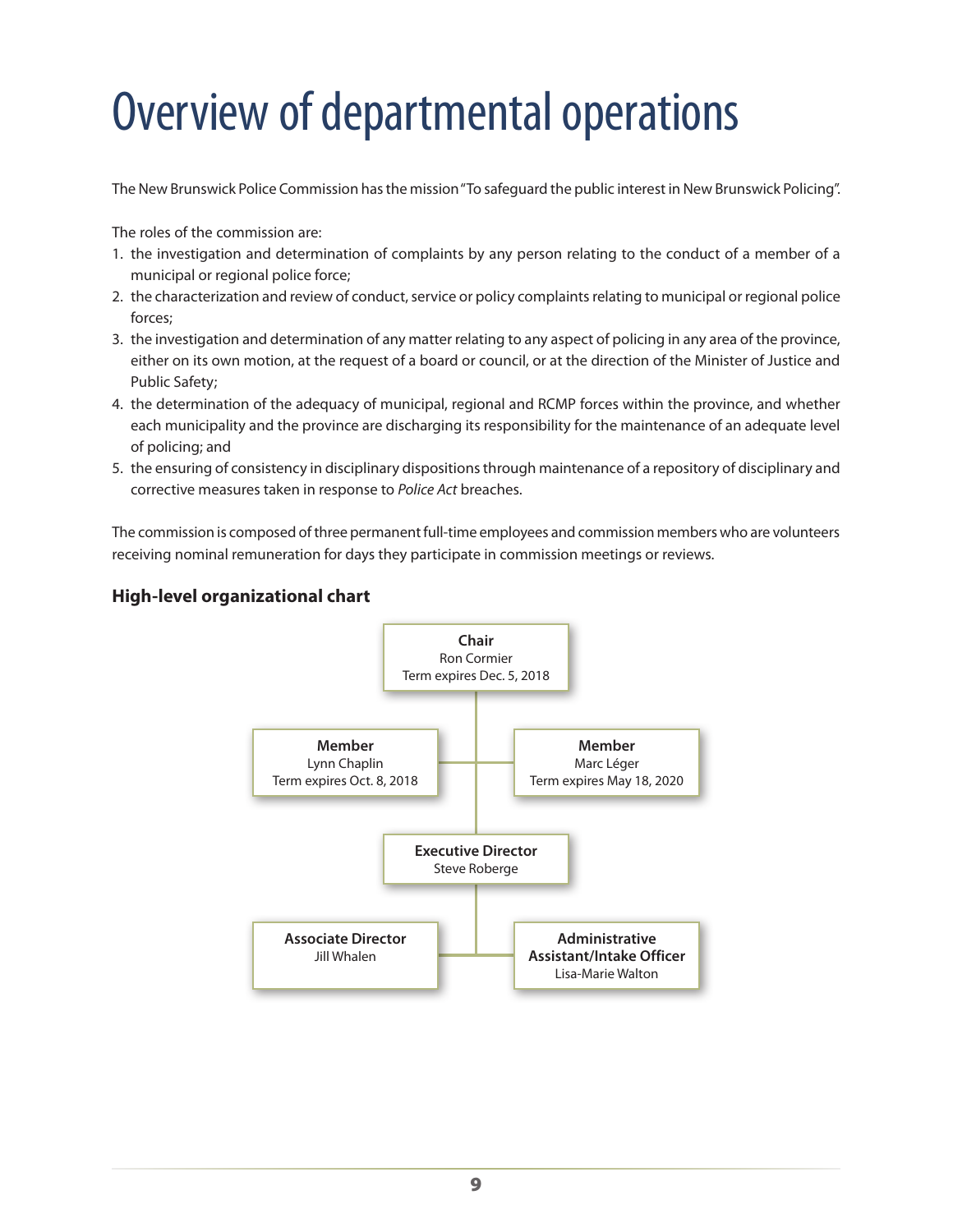## <span id="page-11-0"></span>**Statistics**

### **Preamble**

The commission received and monitored 76 files, which consisted of Conduct, Service and Policy complaints and any combination thereof.

- A Conduct Complaint is when a complainant is alleging that the conduct of a police officer was not appropriate (example: an officer is alleged to have used excessive force while arresting a complainant). For a complaint to be considered a conduct complaint the officer must allegedly have breached one or more of the items found in s. 35 of the *Code of Professional Conduct – Police Ac*t.
- A Service Complaint is when the complainant is alleging that the police force or officer failed to provide them with any service or an inappropriate level of service (example: an officer is alleged to have taken a longer than reasonable amount of time to respond to a call for service).
- A Policy Complaint is when the complainant is alleging that the policy of a police force is either ineffective or non-existent (example: an officer is alleged to have conducted personal business while in uniform and no policy is in place to address this).

### **Breakdown of files**

Thirty-four complaints were filed concerning allegations that were uniquely related to conduct; 19 complaints were filed relating to the service and/or policy of a police force; four complaints contained allegations relating to conduct as well as service and/or policy; and, 19 complaints were deemed "Other" as they were unable to be processed. Files are unable to be processed and, therefore, listed as "Other" status for the following reasons: the complaint exceeded the time limit for filing, the complaint was not within the enumerated breaches of the code, and/or the complaint was against other agencies such as the RCMP or government departments.

### **Conduct complaints**

There were 38 complaints involving conduct filed against officers employed with municipal and regional police forces in New Brunswick. Forty-five individual officers with one or more complaints were named resulting in a total of 103 allegations against them.

Most conduct complaints in 2017-2018 alleged that the officer engaged in discreditable conduct (35 of the total 103 allegations). Discreditable conduct of a police officer includes, but is not limited to, acting in a manner while on duty which is likely to bring the reputation of the police force with which the officer is employed into disrepute, asserting or purporting to assert authority as a member of a police force while off duty or being oppressive or abusive to any person while on duty.

At the end of the fiscal year, 27 of the conduct complaints filed during the year were finalized with 11 remaining outstanding. The disposition of the finalized complaints was as follows: eight concluded with no further action being taken as there was insufficient evidence that the police officer committed a breach of the code; eight were summarily dismissed as they were deemed frivolous, vexatious or not made in good faith; four were concluded through a settlement conference; four were withdrawn by the complainant; one was resolved through informal resolution; and, two files proceeded to an arbitration hearing, however, jurisdiction was lost on the files as the officer resigned at the commencement of the arbitration hearing.

A settlement conference is an opportunity for an officer who is alleged to have breached a section of the code to respond to the alleged breach and to reach an agreement with the chief, civic authority or the commission concerning disciplinary and corrective measures.

An arbitration hearing is held when an officer has allegedly breached a section of the code and either did not present themselves to a settlement conference or when an agreement on suitable disciplinary or corrective measures could not be reached between the chief of police/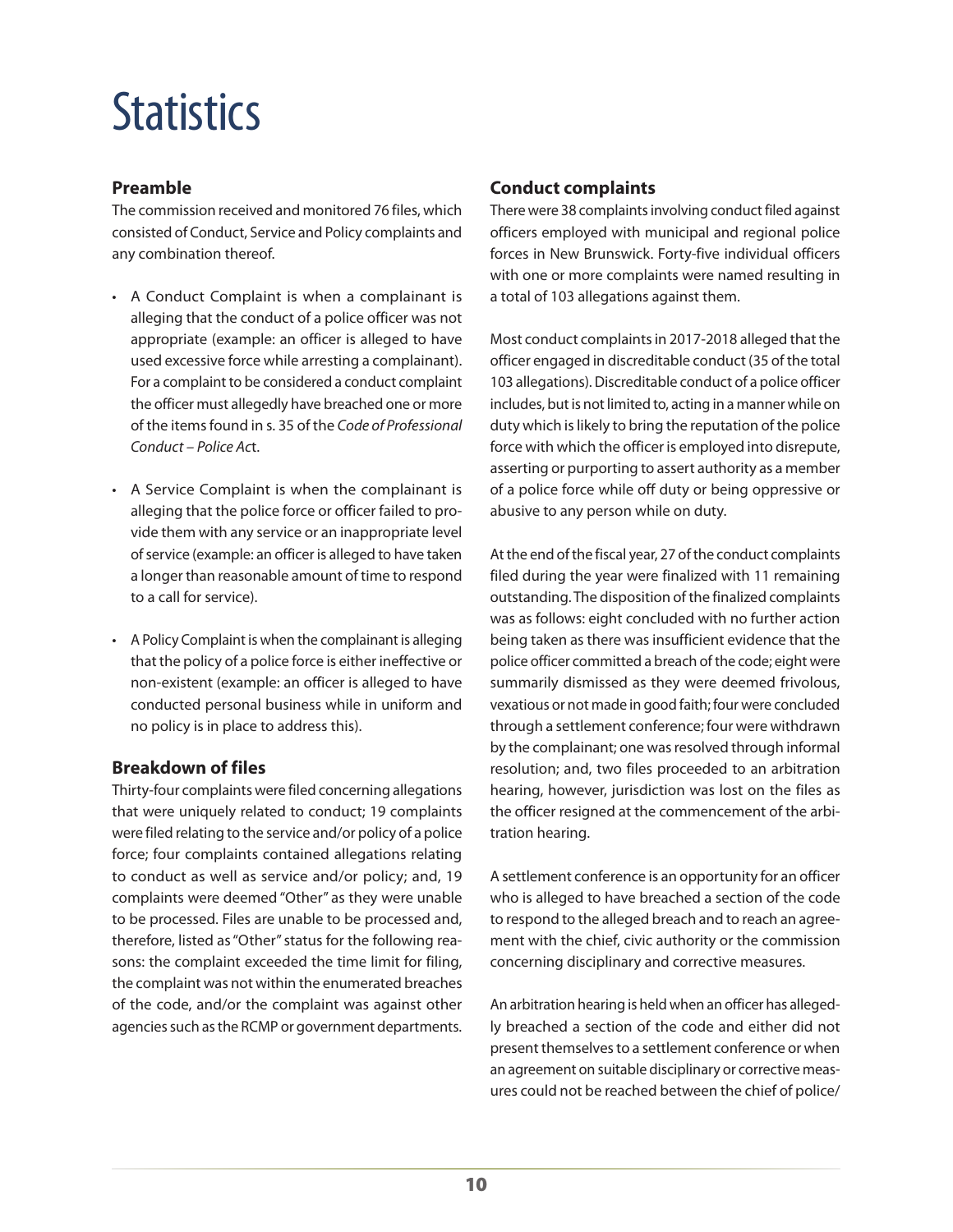civic authority/commission and the subject officer within a reasonable period. The decision of an arbitrator at an arbitration hearing is binding for all parties involved.

• For past and present decisions, please refer to: [http://www.nbpolicecommission.ca/index.php/en/](http://www.nbpolicecommission.ca/index.php/en/decisions/arbitration-hearings) [decisions/arbitration-hearings](http://www.nbpolicecommission.ca/index.php/en/decisions/arbitration-hearings)

Three complaints proceeded to an arbitration hearing during the 2017-2018 fiscal year: two of the complaints were filed during the 2017-2018 fiscal year and the other was filed during the 2015-2016 fiscal year; one officer was the subject of all three hearings.

### **Service and Policy complaints**

In the 2017-2018 fiscal year, 19 complaints were filed relating solely to the service and/or policy of a police force and four complaints\* were filed that alleged conduct as well as service and/or policy issues, for a total of 23 complaints involving service and/or policy. Fourteen of these complaints were concluded by the end of the fiscal year. Of the concluded complaints, four were resolved, seven were deemed unfounded or required no further action, and three were withdrawn by the complainant.

\* *With respect to the four complaints with conduct as well as service/policy allegations, the allegations and final dispositions of these files are included in the "Conduct Complaints" section for the conduct portion of the complaints and the "Service and Policy complaints" section for the service/policy portions.*

| <b>Total complaints</b>                                     | <b>Bathurst</b> | Regional<br><b>BNPP</b> | Edmundston   | Fredericton | <b>Grand Falls</b> | Kennebecasis   | Miramichi    | Saint John     | <b>Moodstock</b> | RCMP | <b>Total</b> |
|-------------------------------------------------------------|-----------------|-------------------------|--------------|-------------|--------------------|----------------|--------------|----------------|------------------|------|--------------|
| <b>Conduct Complaints filed</b>                             | 1               | 0                       | $\mathbf{1}$ | 15          | 2                  | $\mathbf{1}$   | $\mathbf{0}$ | 11             | 3                | 0    | 34           |
| Combination Conduct and Service and Policy complaints filed | 0               | 0                       | $\bf{0}$     | 3           | 0                  | $\mathbf{0}$   |              | $\mathbf{0}$   | 0                | 0    | 4            |
| Service Complaints filed                                    | 1               |                         | 1            | 10          |                    |                | 0            | 3              | 0                | 0    | 18           |
| Policy Complaints filed                                     | 0               | 0                       | $\mathbf{0}$ | 1           | 0                  | 0              | $\mathbf{0}$ | $\theta$       | 0                | 0    | 1            |
| Service and Policy complaints filed                         | 0               | 0                       | $\mathbf{0}$ | 0           | 0                  | $\theta$       | $\theta$     | $\mathbf{0}$   | 0                | 0    | 0            |
| <b>Other</b>                                                | 1               | 1                       | 3            | 1           | 2                  | 0              | $\mathbf{0}$ | 6              | 0                | 5    | 19           |
| <b>Total complaint files</b>                                | $\overline{3}$  | $\overline{2}$          | 5            | 30          | 5                  | $\overline{2}$ | 1            | 20             | 3                | 5    | 76           |
| Files outstanding*                                          | 0               | 0                       | 1            | 12          | 3                  | $\mathbf{1}$   | $\theta$     | $\overline{2}$ | 0                | 0    | 19           |
| Files carried over**                                        | 3               | 0                       | 3            | 14          | 0                  | $\overline{2}$ | 5            | $\overline{2}$ | 0                | 0    | 29           |
| Files carried over and still outstanding***                 | 2               | 0                       |              | 1           |                    |                |              |                |                  |      | 7            |

\* **Files outstanding are part** of the total number of files, however, were not finalized as of the end of the fiscal period of April 1, 2017 to March 31, 2018.

\*\* **Files carried over are not part** of the total number of files; they are files that were not finalized at the end of previous fiscal years.

\*\*\* **Files carried over and still outstanding** are files carried over from previous fiscal years that were not finalized as of the end of the fiscal period of April 1, 2017 to March 31, 2018.

| <b>Conduct complaints - Allegations</b>                                                                | <b>Bathurst</b> | Regional<br><b>BNPP</b> | Edmundston | Fredericton | Falls<br>Grand | Kennebecasis | <b>Miramichi</b> | Saint John | <b>Moodstock</b> | Total |
|--------------------------------------------------------------------------------------------------------|-----------------|-------------------------|------------|-------------|----------------|--------------|------------------|------------|------------------|-------|
| Conduct complaint files (including conduct portion of conduct<br>and service and/or policy complaints) |                 | 0                       |            | 18          |                |              |                  |            |                  | 38    |
| Officers subject to <i>Police Act</i> investigation                                                    |                 | 0                       |            | 24          |                |              |                  |            |                  | 45    |
| Allegations from files concerning conduct                                                              |                 | 0                       |            | 48          |                |              |                  |            |                  | 103   |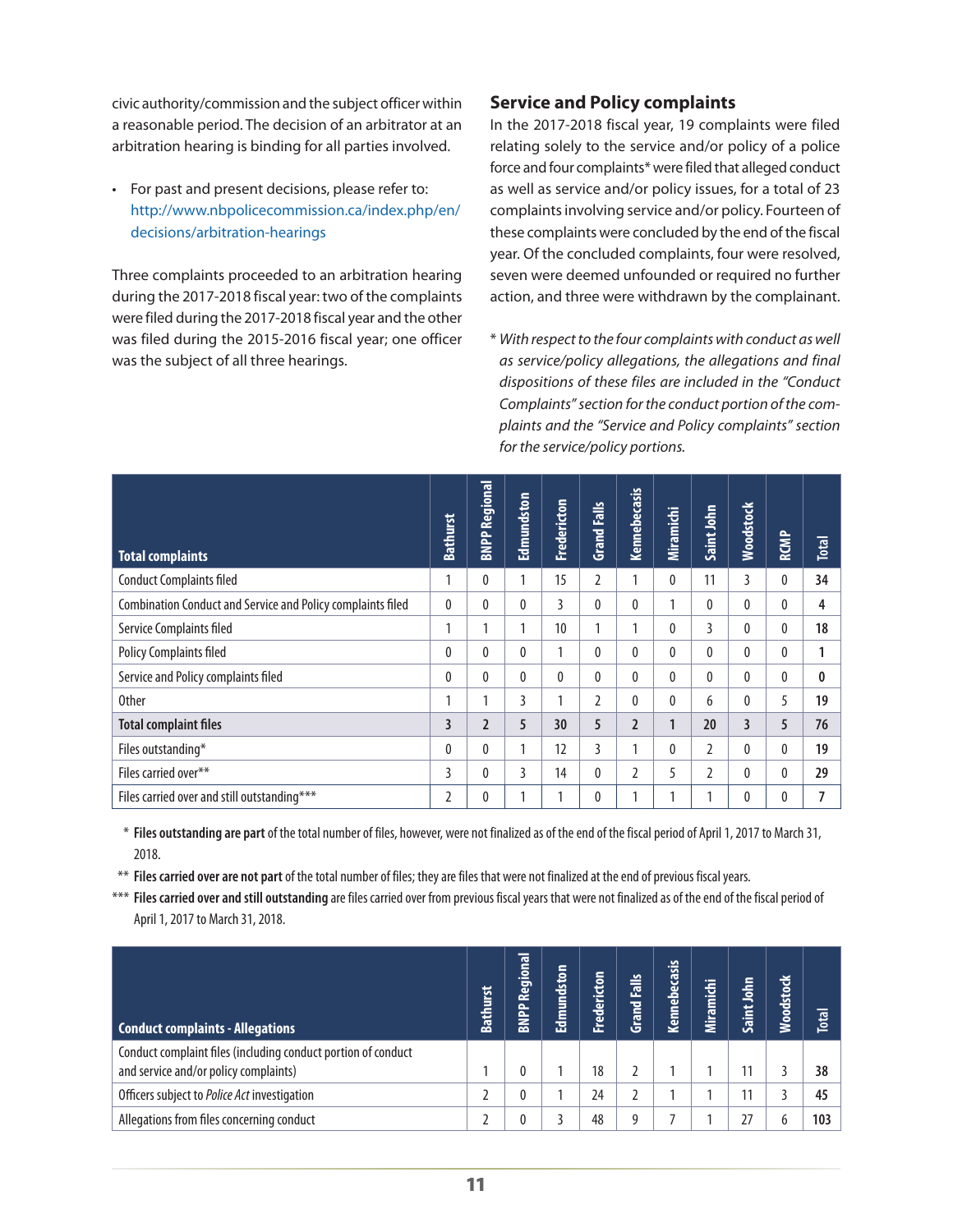| <b>Conduct complaints - Breaches of the code</b>                                              | <b>Bathurst</b> | <b>BNPP Regional</b> | Edmundston     | <b>Fredericton</b> | <b>Grand Falls</b> | Kennebecasis   | Miramichi | Saint John     | <b>Woodstock</b> | <b>Total</b>   |
|-----------------------------------------------------------------------------------------------|-----------------|----------------------|----------------|--------------------|--------------------|----------------|-----------|----------------|------------------|----------------|
| Discreditable conduct $-35(a)$                                                                | $\mathbf{0}$    | $\mathbf{0}$         | 1              | 15                 | 3                  | 1              | 1         | 12             | $\overline{2}$   | 35             |
| Neglect of duty $-35(b)$                                                                      | $\mathbf{0}$    | 0                    | $\overline{2}$ | 11                 | 4                  | 1              | 0         | $\overline{7}$ | 0                | 25             |
| Deceitful behaviour $-35(c)$                                                                  | $\overline{2}$  | 0                    | $\theta$       | 4                  | $\mathbf{0}$       | $\mathbf{0}$   | 0         | 0              | $\overline{2}$   | 8              |
| Improper disclosure of information $-35$ (d)                                                  | $\mathbf{0}$    | $\mathbf{0}$         | 0              | 0                  | $\theta$           | $\mathbf{0}$   | 0         | 5              | $\mathbf{0}$     | 5              |
| Corrupt practice - 35(e)                                                                      | $\mathbf{0}$    | $\mathbf{0}$         | 0              | 0                  | $\theta$           | $\mathbf{0}$   | 0         | 0              | $\theta$         | $\mathbf{0}$   |
| Abuse of authority $-35(f)$                                                                   | $\mathbf{0}$    | $\mathbf{0}$         | $\mathbf{0}$   | 17                 | 1                  | 1              | 0         | 2              | 2                | 23             |
| Improper use and care of firearms $-35(g)$                                                    | $\bf{0}$        | 0                    | 0              | $\theta$           | $\theta$           | $\mathbf{0}$   | 0         | 0              | $\theta$         | 0              |
| Damage police force property $-35(h)$                                                         | $\mathbf{0}$    | $\mathbf{0}$         | 0              | 0                  | $\theta$           | $\Omega$       | 0         | 0              | $\theta$         | $\mathbf{0}$   |
| Misuse intoxicating liquor or drugs $-35(i)$                                                  | $\mathbf{0}$    | $\mathbf{0}$         | 0              | 0                  | $\theta$           | $\mathbf{0}$   | 0         | 0              | $\Omega$         | $\mathbf{0}$   |
| Convicted of an offence $-35(j)$                                                              | $\mathbf{0}$    | 0                    | 0              | 1                  | $\theta$           | $\Omega$       | 0         | 1              | $\theta$         | $\overline{2}$ |
| Insubordinate behaviour $-35(k)$                                                              | $\mathbf{0}$    | 0                    | 0              | 0                  | 1                  | $\Omega$       | 0         | 0              | 0                | 1              |
| Party to a breach - 35(I)                                                                     | $\mathbf{0}$    | 0                    | 0              | $\mathbf{0}$       | $\theta$           | $\Omega$       | 0         | 0              | $\theta$         | 0              |
| Workplace harassment $-35(m)$                                                                 | $\mathbf{0}$    | $\mathbf{0}$         | 0              | 0                  | $\theta$           | 4              | 0         | 0              | $\mathbf{0}$     | 4              |
| <b>Total allegations</b>                                                                      | $\overline{2}$  | $\mathbf{0}$         | 3              | 48                 | 9                  | $\overline{7}$ | 1         | 27             | 6                | 103            |
| Allegations deemed frivolous/vexatious*                                                       | $\overline{2}$  | $\mathbf{0}$         | $\mathbf{0}$   | 12                 | $\theta$           | $\Omega$       | 0         | 3              | $\overline{2}$   | 19             |
| Allegations outstanding<br>(alleged breaches of code determined; however, file not finalized) | $\mathbf{0}$    | 0                    | $\mathbf{0}$   | 16                 | 9                  | $\mathbf{0}$   | 0         | 10             | $\theta$         | 35             |

\* Officer resigned at commencement of arbitration hearing resulting in a loss of jurisdiction.

| Conduct complaints - Final disposition of files                | <b>Bathurst</b> | Regional<br><b>BNPP</b> | Edmundston   | Fredericton    | <b>Grand Falls</b> | Kennebecasis | Miramichi | Saint John | <b>Woodstock</b> | <b>Total</b>   |
|----------------------------------------------------------------|-----------------|-------------------------|--------------|----------------|--------------------|--------------|-----------|------------|------------------|----------------|
| Summary dismissal (frivolous/vexatious/not made in good faith) | 1               | 0                       | $\theta$     | 4              | $\mathbf{0}$       | $\Omega$     | 0         | 2          | $\mathbf{1}$     | 8              |
| Informal resolution                                            | $\mathbf{0}$    | 0                       | $\mathbf{0}$ | 1              | 0                  | $\Omega$     | 0         | $\Omega$   | $\theta$         | 1              |
| No further action                                              | $\mathbf{0}$    | 0                       | 0            | $\overline{2}$ | 0                  | 1            | 0         | 3          | $\overline{2}$   | 8              |
| Settlement conference                                          | $\mathbf{0}$    | 0                       | 1            | 2              | 0                  | $\Omega$     | 0         |            | $\mathbf{0}$     | 4              |
| Arbitration hearing                                            | $\mathbf{0}$    | 0                       | 0            | $2*$           | $\mathbf{0}$       | $\mathbf{0}$ | 0         | 0          | $\theta$         | $\overline{2}$ |
| Withdrawn                                                      | 0               | 0                       | $\theta$     | 0              | $\mathbf{0}$       | $\Omega$     |           | 3          | $\theta$         | 4              |
| Loss of jurisdiction                                           | $\mathbf{0}$    | 0                       | $\theta$     | $\theta$       | 0                  | $\mathbf{0}$ | 0         | 0          | $\theta$         | 0              |
| Files outstanding                                              | $\mathbf{0}$    | 0                       | 0            | 7              | $\overline{2}$     | $\mathbf{0}$ | 0         | 2          | $\mathbf{0}$     | 11             |
| <b>Total files</b>                                             | $\mathbf{1}$    | 0                       | 1            | 18             | $\overline{2}$     | $\mathbf{1}$ | 1         | 11         | $\overline{3}$   | 38             |
| Settlement conference – previous year                          | 0               | 0                       | 1            | 4              | 0                  | $\Omega$     |           | 0          | $\mathbf{0}$     | 6              |
| Arbitration hearing - previous year                            | $\mathbf{0}$    | 0                       | $\theta$     | $1*$           | $\theta$           | $\mathbf{0}$ | 0         | 0          | $\mathbf{0}$     | 1              |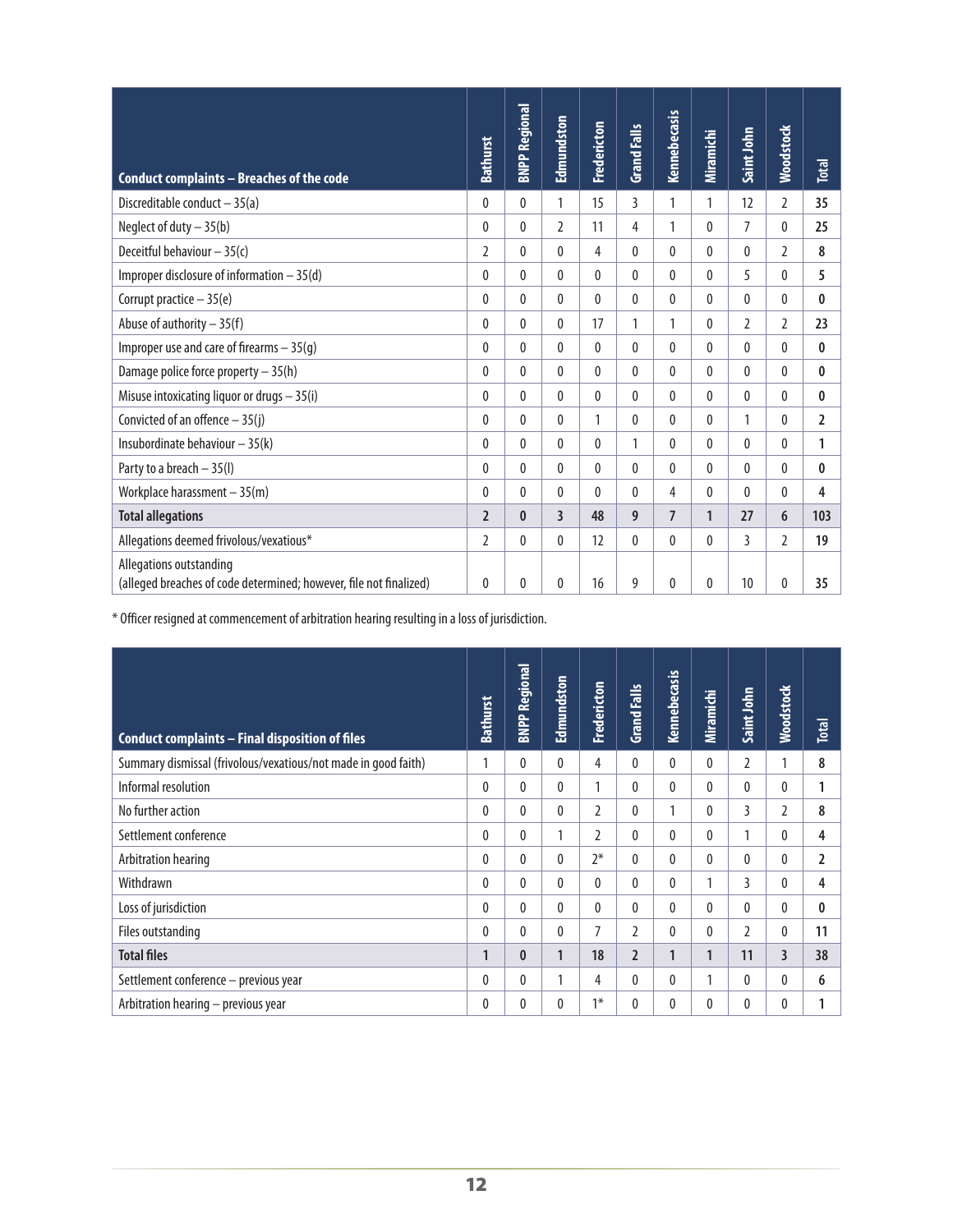## <span id="page-14-0"></span>Financial information

Fiscal year 2017-2018 witnessed continued and significant pressures upon the commission's limited financial resources, uniquely due to increased costs incurred within the professional/ legal services category of expenditures contained in the "Other Services" expenditure group. While the fees charged by the commission's legal representatives have not increased, the volume of legal proceedings and research exceeded the budget this fiscal year.

|                        | <b>Budget</b> | <b>Actual</b> |
|------------------------|---------------|---------------|
| Personnel services     | 253.2         | 220.0         |
| Other services         | 97.3          | 235.8         |
| Materials and supplies | 6.1           | 7.6           |
| Property and equipment | 8.0           | 1.8           |
| Total                  | 364.6         | 465.2         |

## Summary of staffing activity

Pursuant to section 4 of the *Civil Service Act*, the Deputy Minister of the Department of Human Resources delegates staffing to each Deputy Head for his or her respective department(s). Please find below a summary of the staffing activity for 2017-2018 for the New Brunswick Police Commissionn.

| Number of permanent and temporary employees<br>as of Dec. 31 of each year |      |      |  |  |  |  |  |  |
|---------------------------------------------------------------------------|------|------|--|--|--|--|--|--|
| <b>Employee type</b>                                                      | 2017 | 2016 |  |  |  |  |  |  |
| Permanent                                                                 |      |      |  |  |  |  |  |  |
| Temporary                                                                 |      |      |  |  |  |  |  |  |
| Total                                                                     |      |      |  |  |  |  |  |  |

In addition to the three staff members, the commission had four members as of Dec. 31, 2017. Ms. France Levesque-Ouellette resigned her appointment on Sept. 20, 2017.

The department advertised no competitions.

Pursuant to section 33 of the *Civil Service Act*, no complaints alleging favouritism were made to the chair of the commission and no complaints were submitted to the Ombud.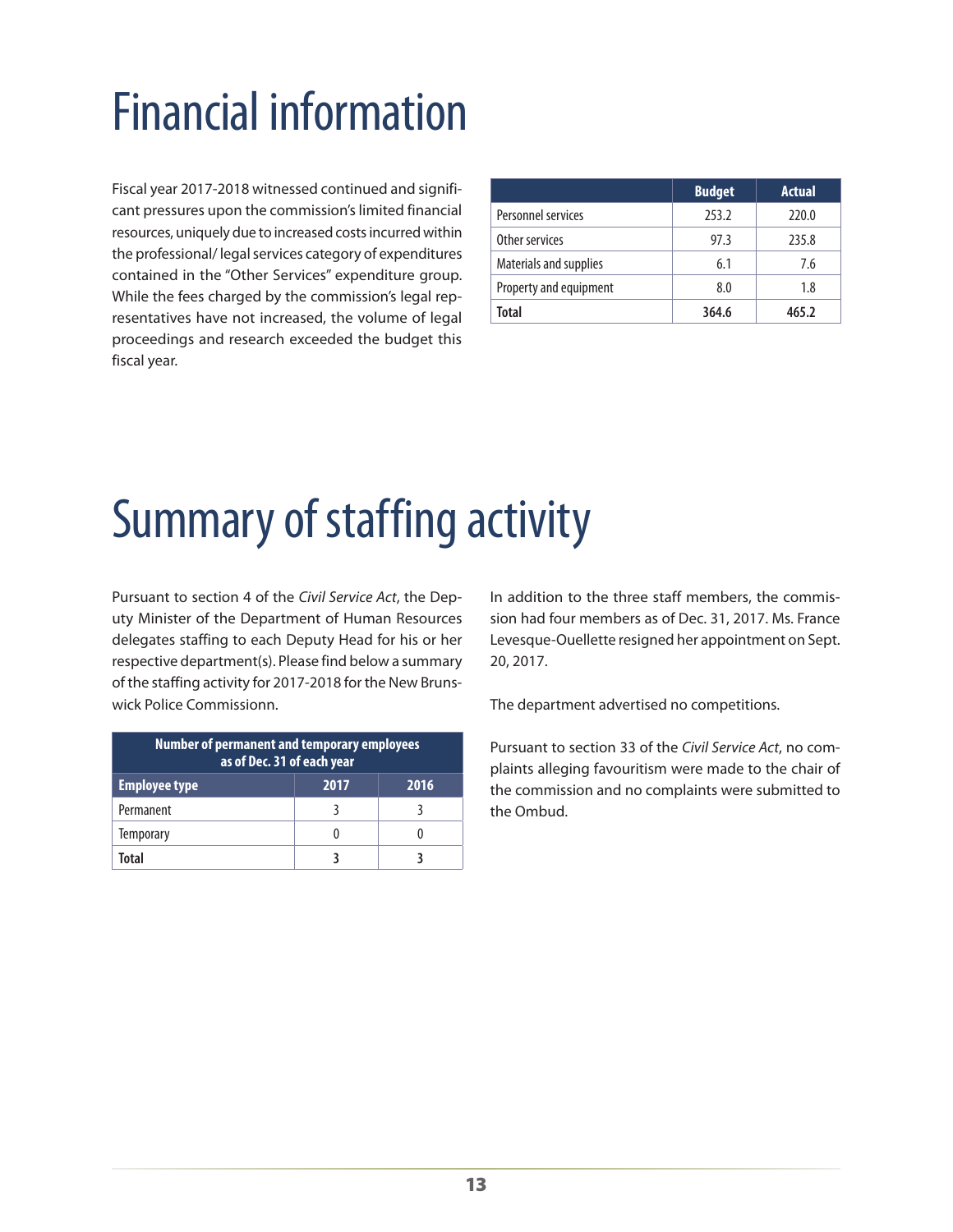## <span id="page-15-0"></span>Summary of legislation and legislative activity

The acts for which the department was responsible in 2017-2018 may be found at: http://laws.gnb.ca/en/ShowTdm/cs/P-9.2//

## Summary of Official Languages activities

The dissemination of information is always addressed by the commission in the Official Language in which the original complaint is received. Investigations and the concluding reports are undertaken in the Official Language of the complainant. However, any interviews resulting during the investigation (and any statements taken) are conducted in the Official Language of preference of the individual being interviewed.

## Report on the *Public Interest Disclosure Act*

As provided under section 18(1) of the *Public Interest Disclosure Act*, tthe chief executive shall prepare a report of any disclosures of wrongdoing that have been made to a supervisor or designated officer of the portion of the public service for which the chief executive officer is responsible. The New Brunswick Police Commission received no disclosure(s) of wrongdoing in the 2017-2018 fiscal year.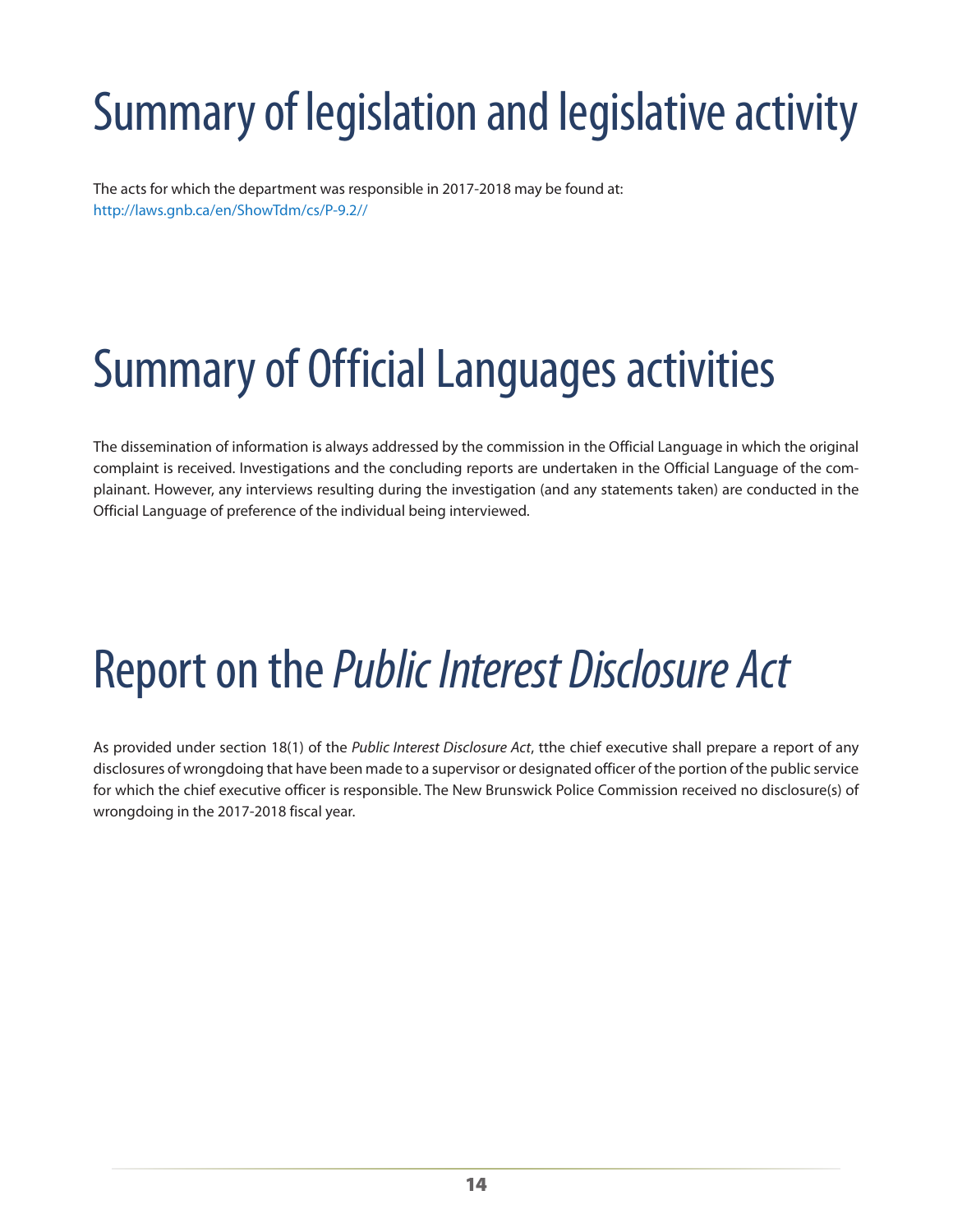## <span id="page-16-0"></span>Appendix: Process maps

All sections/subsections/paragraphs referenced are from the New Brunswick *Police Act*.



Pursuant to section 26.1(1) "…the Commission… may, at any time before an arbitrator has been appointed, process a conduct complaint or take over from a chief of police or civic authority the processing of a conduct complaint."

Pursuant to section 26.1(2) "The provisions of this Act that apply to the powers that a chief of police or civic authority may exercise when processing a conduct complaint also apply with the necessary modifications to the Commission…"

Pursuant to section 27.2(1) "...the Commission may... suspend the processing of a conduct complaint...where the processing will be or becomes an investigation into an alleged offence under an Act of the Legislature or an Act of the Parliament of Canada until such time as the Commission directs otherwise."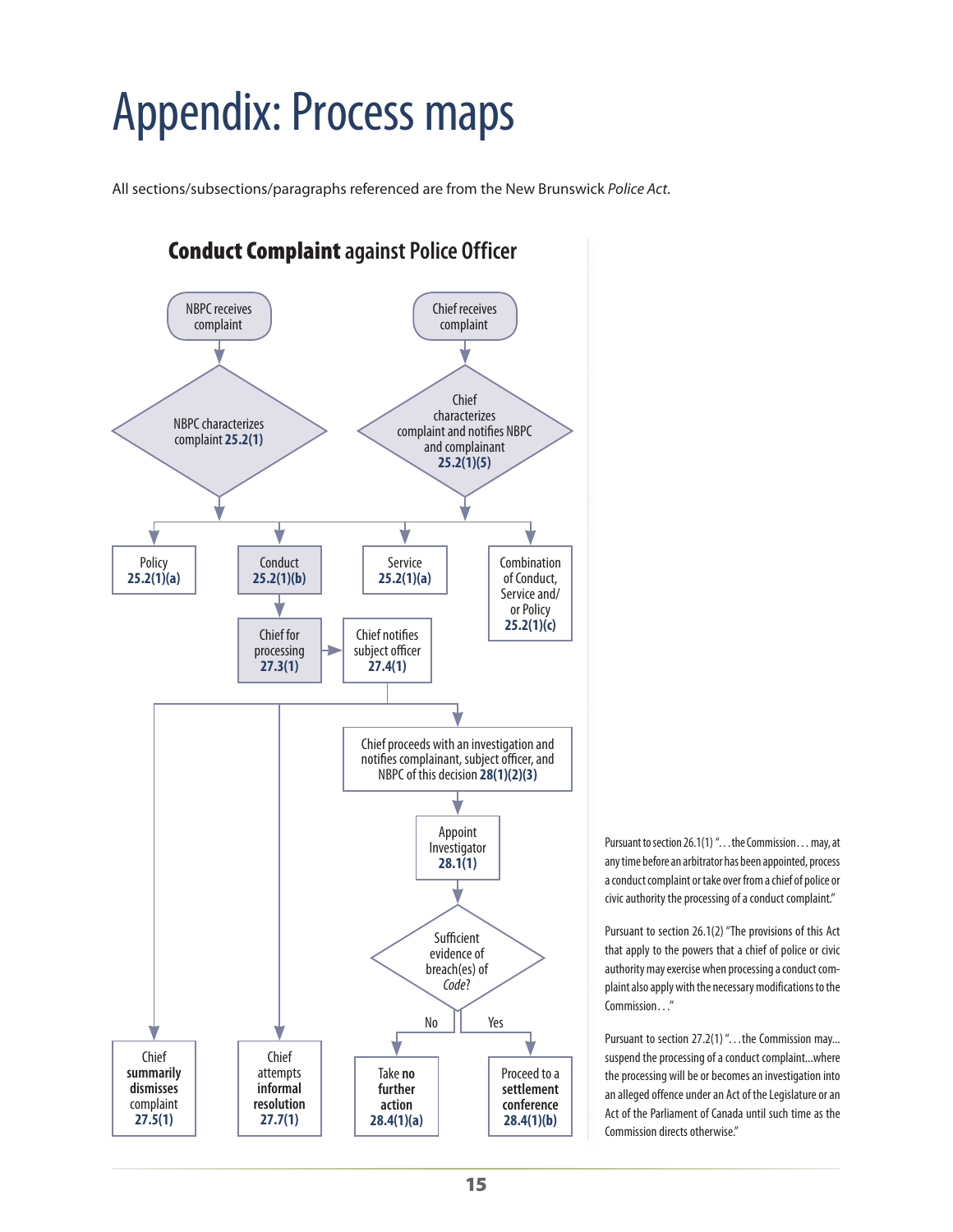

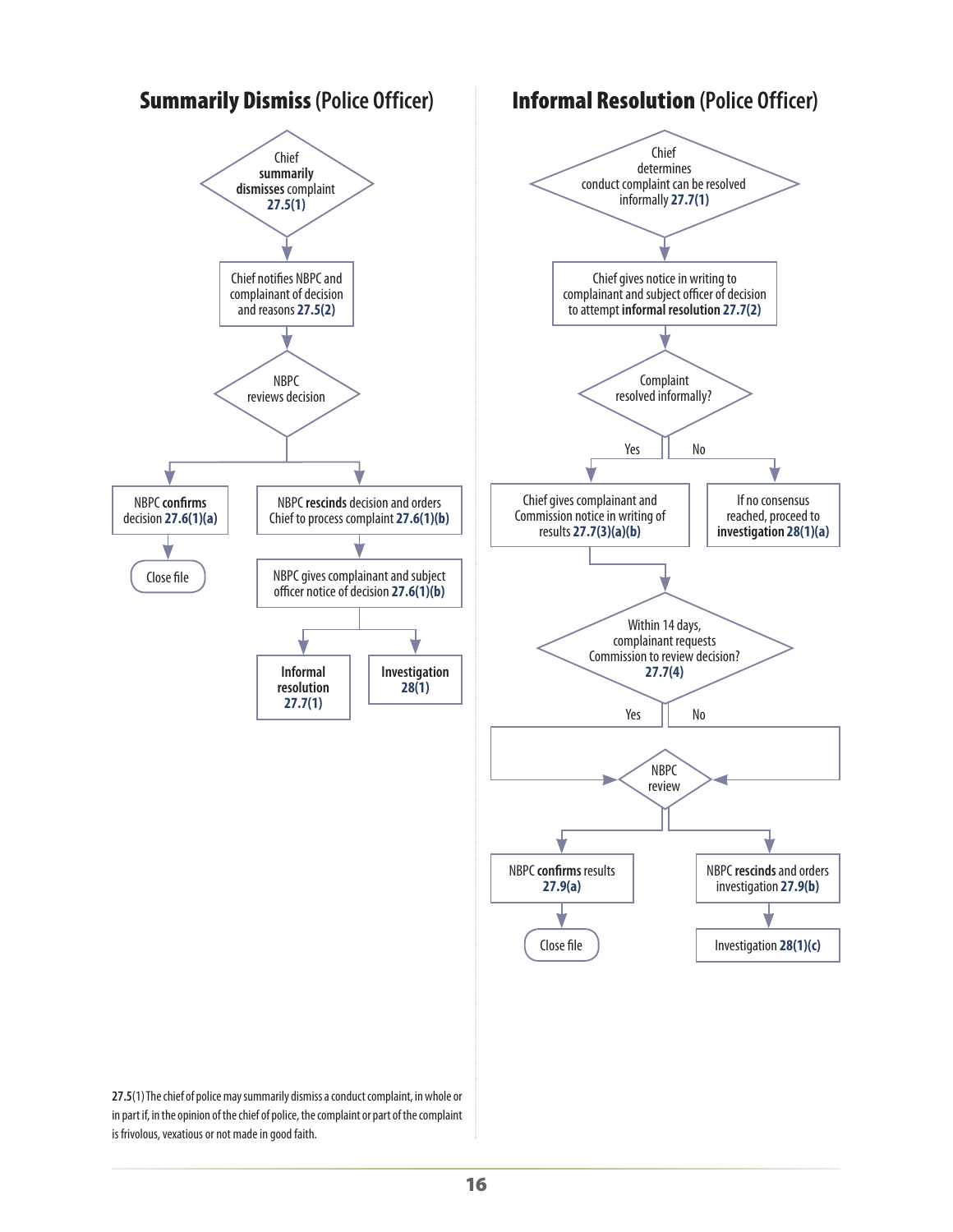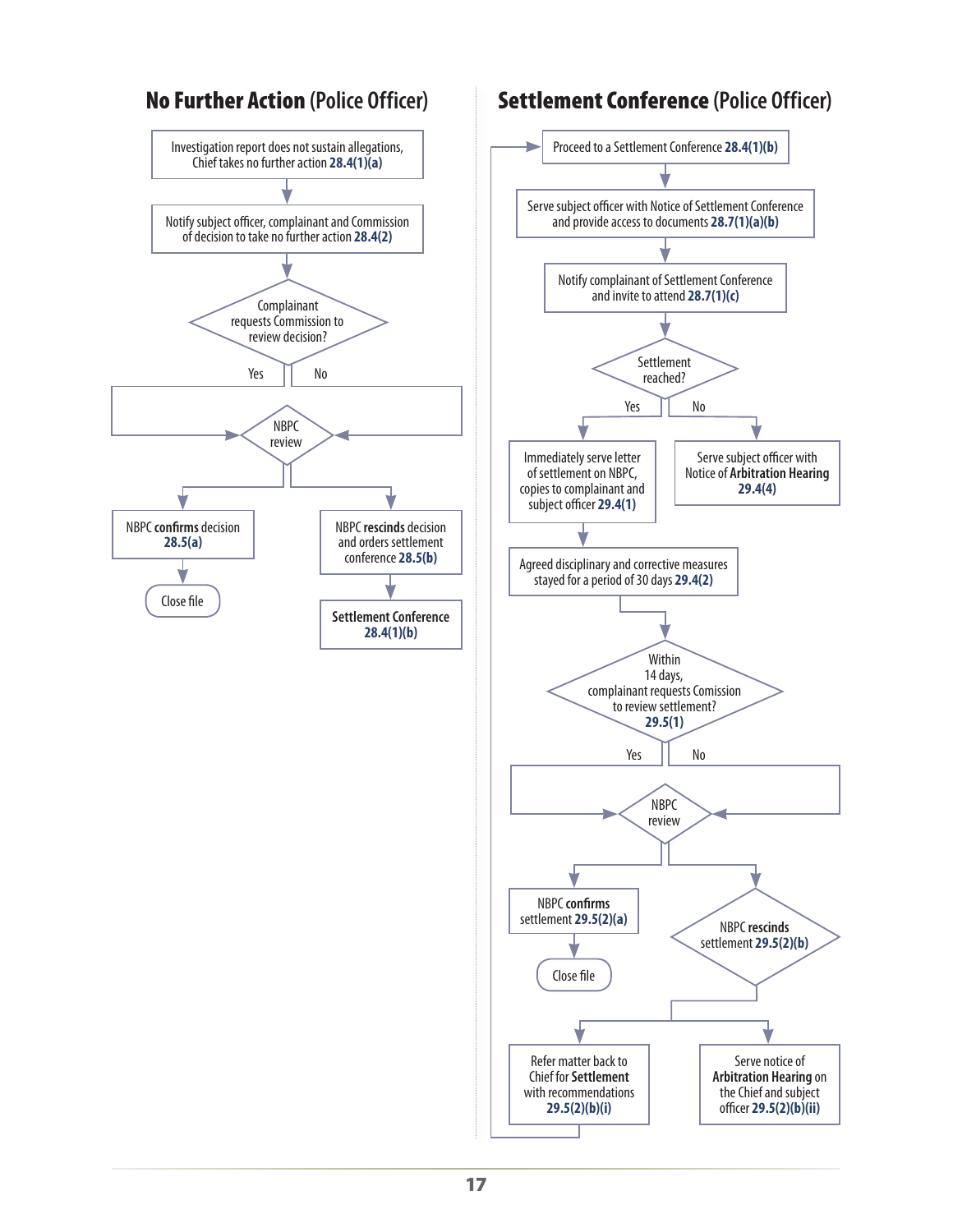

Pursuant to section 26.1(1) ". . . the Commission . . . may, at any time before an arbitrator has been appointed, process a conduct complaint or take over from a chief of police or civic authority the processing of a conduct complaint."

Pursuant to section 26.1(2) "The provisions of this Act that apply to the powers that a chief of police or civic authority may exercise when processing a conduct complaint also apply with the necessary modifications to the Commission…"

Pursuant to section 30(1) "...the Commission may... suspend the processing of a conduct complaint...where the processing will be or becomes an investigation into an alleged offence under an Act of the Legislature or an Act of the Parliament of Canada until such time as the Commission directs otherwise."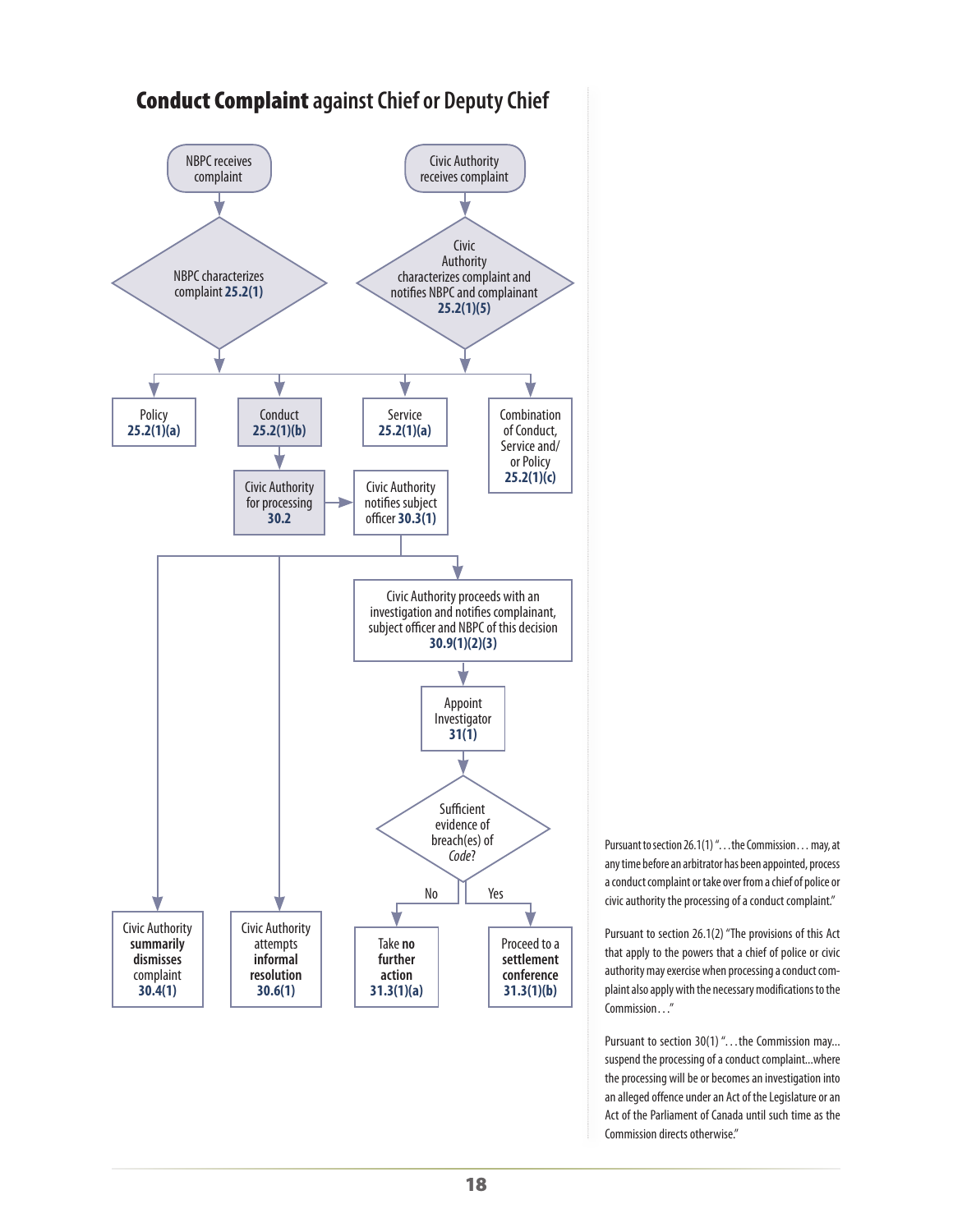

19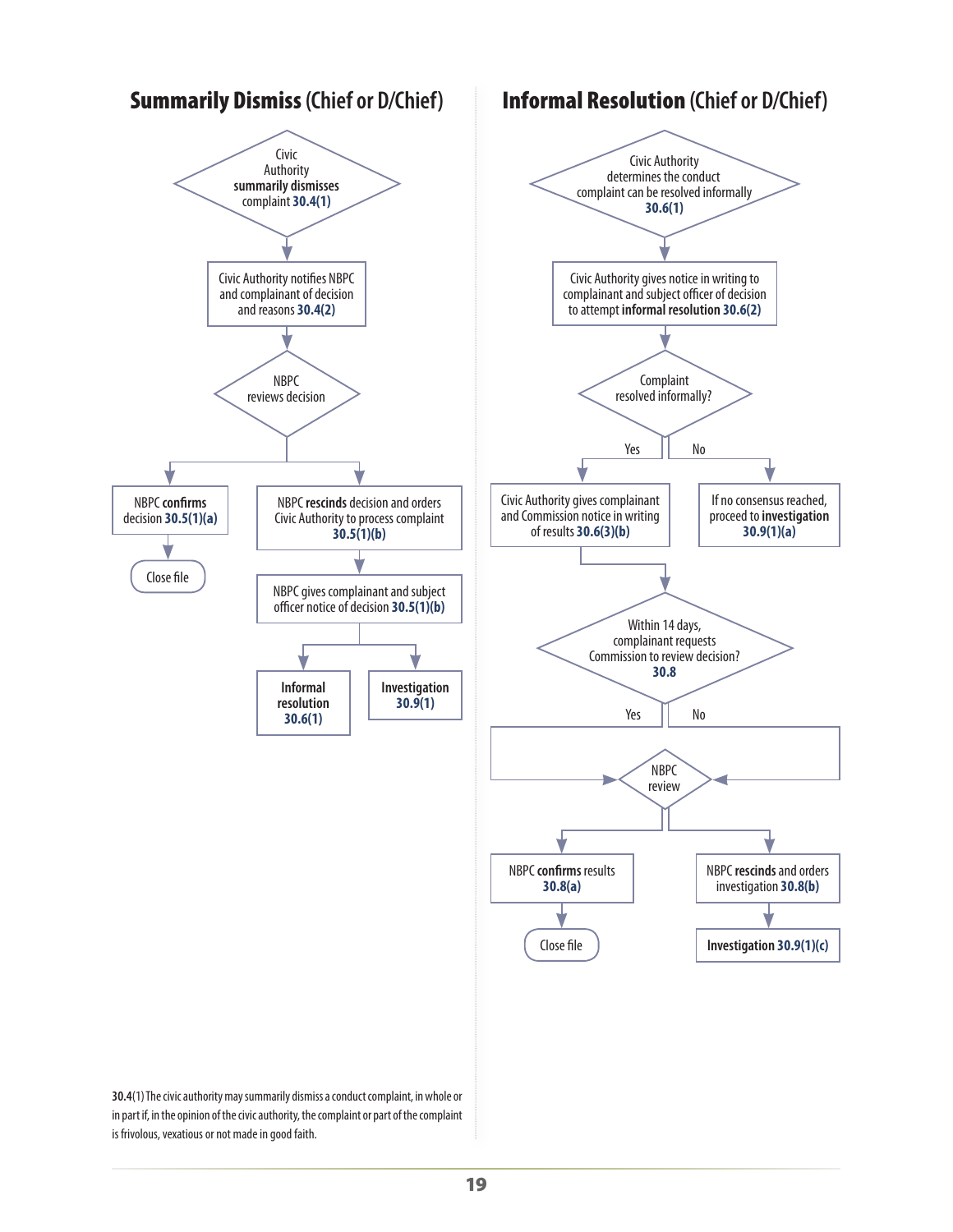

## No Further Action **(Chief or D/Chief)** Settlement Conference **(Chief or D/Chief)**